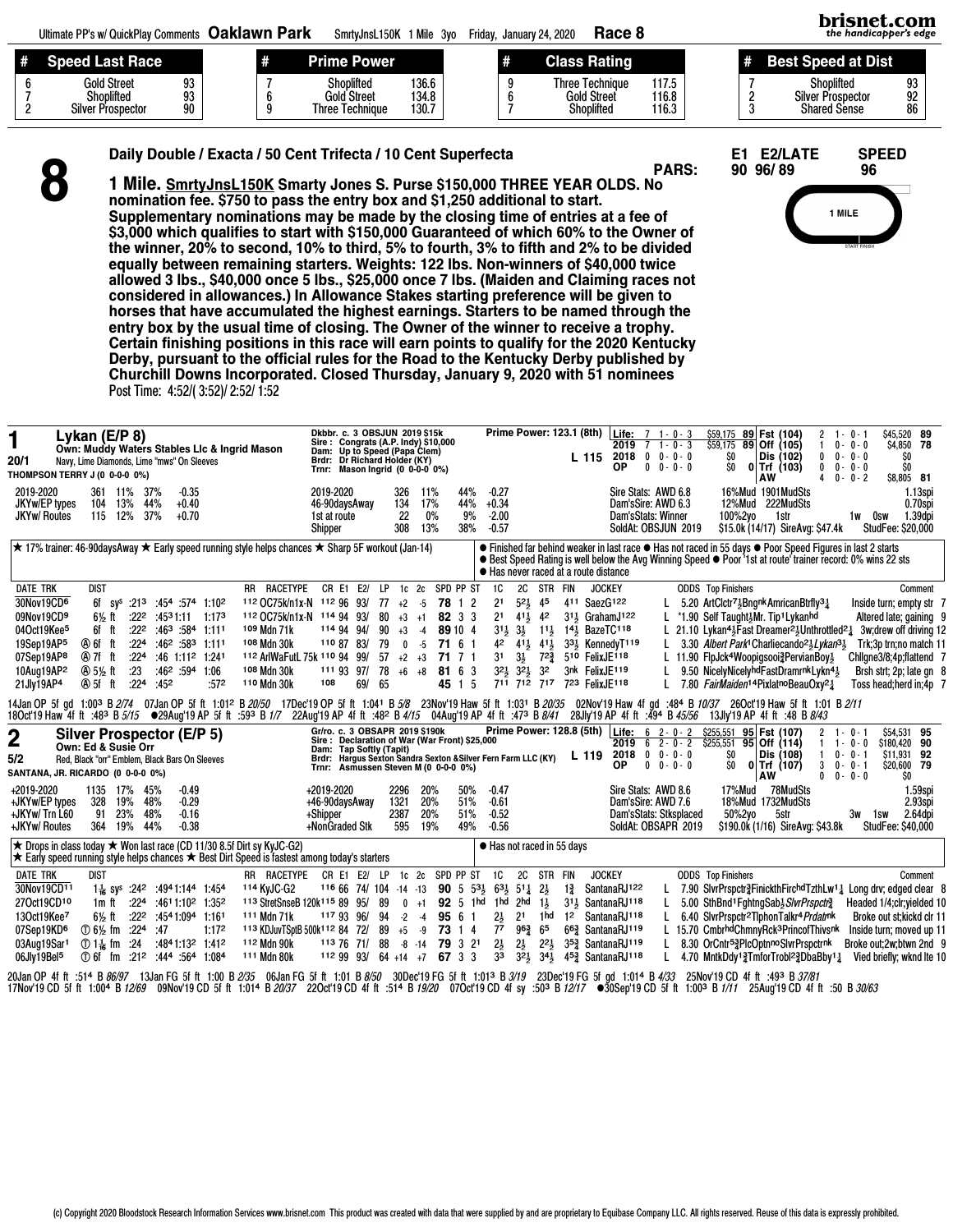| Ultimate PP's w/ QuickPlay Comments Oaklawn Park<br>Race 8<br>SmrtyJnsL150K 1 Mile 3yo Friday, January 24, 2020                                                                                                                                                                                                                                                                                                                                                                                                                                                                                                                                                                                                                                                                                                                                                                                                                                                                                                                                                                                                                                                                                                                                                                                                                                                                                                                                                                                                                                                                                        | brisnet.com<br>the handicapper's edge<br>E1 E2 / Late SPD<br>90 96 / 89 96                                                                                                                                                                                                                                                                                                                                                                                                                                                                      |
|--------------------------------------------------------------------------------------------------------------------------------------------------------------------------------------------------------------------------------------------------------------------------------------------------------------------------------------------------------------------------------------------------------------------------------------------------------------------------------------------------------------------------------------------------------------------------------------------------------------------------------------------------------------------------------------------------------------------------------------------------------------------------------------------------------------------------------------------------------------------------------------------------------------------------------------------------------------------------------------------------------------------------------------------------------------------------------------------------------------------------------------------------------------------------------------------------------------------------------------------------------------------------------------------------------------------------------------------------------------------------------------------------------------------------------------------------------------------------------------------------------------------------------------------------------------------------------------------------------|-------------------------------------------------------------------------------------------------------------------------------------------------------------------------------------------------------------------------------------------------------------------------------------------------------------------------------------------------------------------------------------------------------------------------------------------------------------------------------------------------------------------------------------------------|
| Prime Power: 128.8 (6th) Life: 3 0 - 2 - 0<br>B. c. 3<br>\$41,550 86 Fst (111)<br><b>Shared Sense (P 4)</b><br>3<br>Sire : Street Sense (Street Cry (IRE)) \$75,000<br>Dam: Collective (Bernardini)<br>Brdr: Godolphin (KY)<br>$$41,550$ 86 Off (111)<br>$30 - 2 - 0$<br>2019<br><b>Own: Godolphin Llc</b><br>\$O<br>Dis (112)<br>$L$ 115 2018 0 0 0 0 0<br>12/1<br><b>Royal Blue</b><br>ОP<br>$0 \t 0 - 0 - 0$<br>SO.<br>$0$ Trf (111)<br>Trnr: Cox Brad H (0 0-0-0 0%)<br>GEROUX FLORENT (0 0-0-0 0%)<br>AW                                                                                                                                                                                                                                                                                                                                                                                                                                                                                                                                                                                                                                                                                                                                                                                                                                                                                                                                                                                                                                                                                          | \$22,550 86<br>$2 \t 0 - 1 - 0$<br>\$19,000 86<br>$0 - 1 - 0$<br>1<br>\$19,000 86<br>$0 - 1 - 0$<br>$\mathbf{1}$<br>$0 \t 0 - 0 - 0$<br>SO.<br>$0 \t 0 \t 0 \t 0 \t 0$<br>SO.                                                                                                                                                                                                                                                                                                                                                                   |
| 60%<br>+2019-2020<br>2019-2020<br>24%<br>$-0.36$<br>Sire Stats: AWD 7.3<br>17%Mud 1245MudSts<br>911 19%<br>48%<br>$-0.25$<br>981<br>26%<br>19%Mud 1029MudSts<br>+JKYw/ P types<br>192 18%<br>48%<br>$+0.12$<br>548<br>57%<br>$+0.08$<br>Dam'sSire: AWD 7.5<br>+46-90daysAway<br>26%<br>+JKYw/ Trn L60<br>50<br>22%<br>62%<br>57%<br>$-0.20$<br>Dam'sStats: Unraced<br>-0.81<br>+Shipper<br>1064<br>0%2yo<br>1str<br>+JKYw/ Routes<br>226 20%<br>+NonGraded Stk<br>349<br>26%<br>54%<br>$-0.65$<br>57%<br>$-0.26$                                                                                                                                                                                                                                                                                                                                                                                                                                                                                                                                                                                                                                                                                                                                                                                                                                                                                                                                                                                                                                                                                       | 1.89spi<br>2.01spi<br>2.28dpi<br>0w<br>Osw                                                                                                                                                                                                                                                                                                                                                                                                                                                                                                      |
| $\star$ 31% trainer: Btn favorite<br>● Beaten by weaker in last race ● Failed as favorite in last 2 starts ● Has not raced in 55 days                                                                                                                                                                                                                                                                                                                                                                                                                                                                                                                                                                                                                                                                                                                                                                                                                                                                                                                                                                                                                                                                                                                                                                                                                                                                                                                                                                                                                                                                  |                                                                                                                                                                                                                                                                                                                                                                                                                                                                                                                                                 |
| 2C STR FIN<br>1c 2c SPD PP ST<br>1C<br><b>JOCKEY</b><br>DATE TRK<br>dist<br>RR RACETYPE<br>CR E1 E2/ LP<br><b>ODDS</b> Top Finishers<br>30Nov19CD5<br>110 Mdn 95k<br>$52\frac{1}{2}$ $84\frac{3}{4}$ 24<br>25 <sup>3</sup> LanerieCJ118<br>$\otimes$ 1 $\frac{1}{16}$ sy <sup>s</sup> :23 <sup>3</sup> :48 1:13 <sup>2</sup> 1:45 <sup>3</sup><br>$1128782/90+3-1$<br>86 5 64<br>Lb $*0.70$ BlackbryWin <sup>53</sup> / <sub>2</sub> ShardSns <sup>1</sup> 3Asd <sup>33</sup> / <sub>2</sub><br>08Nov19CD7<br>111 Mdn 95k<br>$2\frac{1}{2}$<br>2 <sup>1</sup> LanerieCJ <sup>118</sup><br>1m ft $:23^2$ :4641:121 1:362<br>$1147573/100 - 7 - 11$<br><b>86</b> 10 $3^{11}$ , 4 <sup>1</sup> , 4 <sup>2</sup><br>13Oct19Kee7<br>$6\frac{1}{2}$ ft :22 <sup>2</sup> :4541:094 1:161<br>111 Mdn 71k<br>$1138786/91 - 2 - 4$<br>85 5 5<br>$53\frac{1}{2}$ 46<br>48<br>461 GaffalioneT118                                                                                                                                                                                                                                                                                                                                                                                                                                                                                                                                                                                                                                                                                                                   | Comment<br>4path $1/4$ ; no match 10<br>Lb *2.30 LynsMp <sup>1</sup> <sub>3</sub> ShrdSns <sup>2</sup> 1FrnkSnr <sup>2</sup> Bid 3wd 1/8;not enough 12<br>Lb 7.90 SivrPrspctr <sup>2</sup> TiphnTalkr <sup>4</sup> Prdtrnk 3path turn; leveled off 11                                                                                                                                                                                                                                                                                           |
| 19Jan OP 4f ft :49º B 25/137 ●11Jan OP 5f gd 1:01 B 1/18 04Jan OP 4f ft :50º B 83/139 28Dec'19 CD 4f ft :49ª B 14/19 17Dec'19 CD 4f ft :503 B 19/24 23Nov'19 CD 4f gd :50 B 46/68<br>02Nov19CD 4f ft 49 B 35/89 26Oct19CD 4f sy 49 B 15/34 05Oct19CD 4f ft 48 B 19/86 02TSep 19CD 5f ft 59 B 1/25 20Sep 19CD 5f ft 1.01 Bg 29/44 13Sep 19 CD 4f ft 50 P is 60 P 36 Hz                                                                                                                                                                                                                                                                                                                                                                                                                                                                                                                                                                                                                                                                                                                                                                                                                                                                                                                                                                                                                                                                                                                                                                                                                                  |                                                                                                                                                                                                                                                                                                                                                                                                                                                                                                                                                 |
| Prime Power: 128.8 (4th)   Life: 7 2-1-0<br>Dkbbr. c. 3<br>\$218,101 91 Fst (110)<br>Nucky (E/P 5)<br>4<br>Sire: Ghostzapper (Awesome Again) \$85,000<br>$2019$ $7$ $2 - 1 - 0$<br>$$218,101$ 91 Off (110)<br><b>Own: Rockingham Ranch</b><br>Dam: Lady Ten (Rock Hard Ten)<br>Brdr: Barry Becker & Judith Becker (KY)<br>$2018$ 0 0 - 0 - 0<br>SO<br>Dis (110)<br>L 119<br>Turquoise, Black "rockingham Ranch" And Horse, Turquoise<br>10/1<br>$0 0 - 0 - 0$<br>ΟP<br>\$0<br>$0$ Trf (108)<br>Trnr: Miller Peter (0 0-0-0 0%)<br>TALAMO JOSEPH (0 0-0-0 0%)<br><b>AW</b>                                                                                                                                                                                                                                                                                                                                                                                                                                                                                                                                                                                                                                                                                                                                                                                                                                                                                                                                                                                                                              | $62 - 1 - 0$<br>\$215,251 91<br>$0 - 0 - 0$<br>\$2,850 69<br>1<br>\$O<br>$\mathbf{0}$<br>$0 - 0 - 0$<br>\$O<br>$\mathbf{0}$<br>$0 - 0 - 0$<br>\$O<br>$\mathbf{0}$<br>$0 - 0 - 0$                                                                                                                                                                                                                                                                                                                                                                |
| 2019-2020<br>566 14% 41%<br>+2019-2020<br>19%<br>49%<br>$-0.17$<br>Sire Stats: AWD 7.2<br>20%Mud 1232MudSts<br>$-0.71$<br>557<br>+JKYw/EP types<br>47%<br>$-0.58$<br>201<br>15%<br>44%<br>$-0.71$<br>Dam'sSire: AWD 7.5<br>15%Mud 615MudSts<br>113 19%<br>Shipper<br>22%<br>JKYw/Trn L60<br>0%<br>17%<br>$-2.00$<br>+NonGraded Stk<br>194<br>55%<br>$+0.19$<br>Dam'sStats: Stakewnr<br>6<br>100%2yo<br>1str<br><b>JKYw/ Routes</b><br>25%<br>98 13%<br>44%<br>$-1.02$<br>+2nd off layoff<br>258<br>51% +0.07                                                                                                                                                                                                                                                                                                                                                                                                                                                                                                                                                                                                                                                                                                                                                                                                                                                                                                                                                                                                                                                                                           | 2.42spi<br>1.22spi<br>5.13dpi<br>1w 1sw                                                                                                                                                                                                                                                                                                                                                                                                                                                                                                         |
| ★ 24% trainer: 2nd off layoff ★ Eligible to improve in 2nd start since layoff ★ Sharp 5F workout (Jan-15)<br>• Poor Speed Figure in only recent start                                                                                                                                                                                                                                                                                                                                                                                                                                                                                                                                                                                                                                                                                                                                                                                                                                                                                                                                                                                                                                                                                                                                                                                                                                                                                                                                                                                                                                                  |                                                                                                                                                                                                                                                                                                                                                                                                                                                                                                                                                 |
| CR E1 E2/ LP 1c 2c SPD PP ST<br><b>ODDS</b> Top Finishers<br><b>DATE TRK</b><br>dist<br>RR RACETYPE<br><b>1C</b><br>2C<br>STR FIN<br><b>JOCKEY</b><br>28Dec19Lrl7<br>$:221$ $:4521:103$ $1:232$<br>114 HeftL 100k<br>$109100105/27+7+6$<br>54 6 2<br>21<br>3 <sup>1</sup><br>713 727 Mccarthy T123<br>7f ft<br>27Sep19SA <sup>8</sup><br>116 AmPharoh-G1 111 92 90/ 22 +9 +10 51 8 521 532 771 822 838 ArroyoNJ122<br>1 <del>1 6</del> ft<br>$:23^3$ :47 1:11 <sup>3</sup> 1:45 <sup>2</sup><br>Lb 16.20 EgtRngs <sup>6</sup> AmrcanThrm <sup>2</sup> 1 StrmthCrtnk<br>02Sep19Dmr9<br>1:25 <sup>2</sup><br>7f ft<br>:214 :444 1:11<br>114 DMrFut-G1<br>88 7 2<br>3nk 4nk<br>11<br>12 <sup>3</sup> ArrovoNJ <sup>118</sup><br>$117102108$ 71 $+8$ $+11$<br>110 PratF120<br>21Aug19Dmr <sup>8</sup><br>:22<br>111 MC100000<br>118 96 98/<br>91 8 5<br>2hd 11<br>*0.50 Nucky <sup>1</sup> ORailsplitternk Octopus <sup>21</sup><br>6f ft<br>$:45^3:58$<br>1:10 <sup>4</sup><br>$87 + 1 \t -2$<br>16<br>Lb<br>13Jly19Elp <sup>6</sup><br>:224<br>$:46$ $:58^3$ 1:114<br>110 Mdn 50k<br>$3\frac{1}{2}$ $2\frac{1}{2}$<br>$2\frac{1}{2}$<br>42 ElliottS120<br>6f ft<br>$1139295/71+2+4$<br>75 11 7<br>Lb<br>20Jun19CD1<br>:22 <sup>3</sup><br>:583<br>110 MC75000<br>92/<br>$1\frac{1}{2}$ $1\frac{1}{2}$<br>5f ft<br>:461<br>113<br>- 81<br>82 4 2<br>$2\frac{1}{2}$<br>2 <sup>1</sup> / <sub>2</sub> LanerieCJ <sup>120</sup><br>Lb<br>$45\frac{1}{2}$ 57<br>08Jun19CD1<br>5f sy <sup>s</sup> :22 <sup>1</sup> :45 <sup>2</sup><br>:58<br>113 Mdn 95k<br>111<br>83/ 76<br>69 2 6<br>512 510 MenaM118<br>Lb | Comment<br>Lb 2.90 MndayMrnngQb3NwCommision <sup>2</sup> 3Lbda <sup>5</sup> Chased; faltered 7<br>5wd 7/8;gave way 9<br>Lb 35.00 Ncky <sup>2</sup> Wrcking Crw <sup>1</sup> Dfns Wins <sup>13</sup> 4wd; 3wd; bumped 3/16 8<br>Dueled; clear; drew off 8<br>4.70 Letmeno <sup>1</sup> Bigmancan <sup>3</sup> Star Martini <sup>3</sup> Bumped st; weakened 11<br>4.40 BubaBling Mcky <sup>7</sup> Maistic Johnsn k Gave in late; 2nd best 9<br>9.20 HalfmoonReef <sup>1</sup> 3SnellYeah <sup>43</sup> Zyramd <sup>4</sup> Between; no factor 6 |
| 15 Alan OP 5f gd 1:002 B 5/25 09Jan OP 4fft :49 B 17/72 12 Dec'19 Sir 6fft 1:163 H 2/2 06Dec'19 Sir 5fft 1:001 H 1/1 01 Dec'19 Sir 5fft 1:02 H 1/2 25Nov'19 Sir 4fft :49 H 5/10<br>19Nov'19 Sir 3f ft 372 H 7/7 16Nov'19 Sir 3f ft 39 H 11/14 20Sep'19 SA 5f ft 1:013 H 12/47 14Sep'19 Sir 4f ft 493 H 34/51 16Aug'19 Dmr 4f ft 49 H 26/72 11Aug'19 Dmr 5f ft 1:022 H 51/75                                                                                                                                                                                                                                                                                                                                                                                                                                                                                                                                                                                                                                                                                                                                                                                                                                                                                                                                                                                                                                                                                                                                                                                                                            |                                                                                                                                                                                                                                                                                                                                                                                                                                                                                                                                                 |
| Prime Power: 123.2 (7th) Life: 5 2 - 0 - 0 \$105,165 79 Fst (110)<br>B. c. 3<br>Jungle Runner (P 5)<br>5<br>Sire: Candy Ride (ARG) (Ride the Rails) \$100,000<br>Dam: Minx (Tapit)<br>$52 - 0 - 0$<br>$$105,165$ 79 Off (112)<br>2019<br><b>Own: Calumet Farm</b><br>$2018$ 0 0 - 0 - 0<br>SO<br>Dis (110)<br>L 119<br>Brdr: Calumet Farm (KY)<br>Trnr: Asmussen Steven M (0 0-0-0 0%)<br>20/1<br><b>Black, Gold Chevrons</b><br>$0 0 - 0 - 0$<br><b>OP</b><br>SO.<br>$0 $ Trf (109)<br>VAZQUEZ RAMON A (0 0-0-0 0%)<br>AW                                                                                                                                                                                                                                                                                                                                                                                                                                                                                                                                                                                                                                                                                                                                                                                                                                                                                                                                                                                                                                                                             | \$105,165 79<br>$2 - 0 - 0$<br>5<br>$0 - 0 - 0$<br>$\mathbf{0}$<br>SO<br>\$43,596 76<br>$2 + 0 - 0$<br>$\mathbf{0}$<br>$0 - 0 - 0$<br>SO.<br>$0 \t 0 - 0 - 0$<br>\$O                                                                                                                                                                                                                                                                                                                                                                            |
| 2019-2020<br>999 20%<br>$-0.33$<br>50%<br>+2019-2020<br>2296<br>20%<br>50%<br>-0.47<br>Sire Stats: AWD 7.1<br>20%Mud 1509MudSts<br>+JKYw/ P types<br>193 21%<br>53%<br>$-0.39$<br>2387<br>20%<br>51%<br>$-0.52$<br>Dam'sSire: AWD 7.6<br>18%Mud 1732MudSts<br>+Shipper<br>50%<br>+JKYw/ Trn L60<br>40 25%<br>$-0.45$<br>+NonGraded Stk<br>19%<br>49%<br>$-0.56$<br>Dam'sStats: Winner<br>100%2yo<br>595<br>1str<br>319 18%<br>50%<br>3428<br>20%<br>50%<br>+JKYw/ Routes<br>$-0.83$<br>$-0.49$<br>+Routes                                                                                                                                                                                                                                                                                                                                                                                                                                                                                                                                                                                                                                                                                                                                                                                                                                                                                                                                                                                                                                                                                              | 2.40spi<br>$2.93$ spi<br>3.47dpi<br>1w 1sw                                                                                                                                                                                                                                                                                                                                                                                                                                                                                                      |
| ● Poor Speed Figures ● Best Speed Rating is well below the Avg Winning Speed<br><b>DATE TRK</b><br>RR RACETYPE CR E1 E2/ LP 1c 2c SPD PP ST 1C 2C STR FIN JOCKEY<br><b>DIST</b><br><b>ODDS</b> Top Finishers                                                                                                                                                                                                                                                                                                                                                                                                                                                                                                                                                                                                                                                                                                                                                                                                                                                                                                                                                                                                                                                                                                                                                                                                                                                                                                                                                                                           |                                                                                                                                                                                                                                                                                                                                                                                                                                                                                                                                                 |
| 15Dec19RP12<br>:232 :4731:131 1:374<br>112 SprngbdMiL 400k112 83 81/ 77 0 -9 76 4 74 72 71 56 414 VazquezRA121 L 19.50 ShopIftdhdAnswrIn Embldn13 Pinched; 4w; mild gain 11<br>1m ft<br>01Nov19RP6<br>L 2.10 JnglRnr1 1SmthngSpr3TITwstr23<br>7f ft :23 <sup>2</sup> :47 <sup>3</sup> 1:12 1:244<br>111 ClvrTrevrB 100k <sup>114</sup> 76 72/ 95 -11 -20 <b>79</b> 3 5 4 <sup>2</sup> 3nk 11 11 <sup>1</sup> / <sub>4</sub> VazquezRA <sup>117</sup><br>29Sep19RP5<br>106 Mdn 33k<br>111 53 54/ 100 -20 -17 74 5 421 43 311 1hd 141 SantanaRJ119<br>:25<br>$:5011:15$ 1:401<br>L *0.90 <i>JnglRnr</i> <sup>41</sup> <sub>4</sub> SlwTngCln <sup>2</sup> MdlMkrnk<br>1 m ft<br>110 Mdn 50k<br>30Aug19Elp <sup>5</sup><br>.22<br>:4521:102 1:234<br>$1118683/760 - 47317$<br>42} 521 321 523 BazeTC120<br>L 3.50eSomthingSpr}BnksIsInd1}DrkOkhd<br>7f ft<br>7f ft :224 :4541:094 1:214<br>109 Mdn 50k<br>109 80 86/ 48 -11 -13 55 12 2<br>723 213 310 628 GazaderR120<br>27Jly19Elp7                                                                                                                                                                                                                                                                                                                                                                                                                                                                                                                                                                                                                     | Comment<br>Settled; 3w; held sway 5<br>Stalk inside; drew off 9<br>Brush st; rail; even 8<br>L 18.20eDennisMoment <sup>19</sup> CaroKng <sup>23</sup> <sub>4</sub> Sonion <sup>23</sup> <sub>4</sub> Through after half 12                                                                                                                                                                                                                                                                                                                      |
| 19 Jan OP 4f ft :512 B 116/137 12Jan OP 5f gd 1:014 B 20/45 07Jan Lad 5f ft 1:01 B 2/17 31Dec 19 Lad 5f ft 1:013 B 3/26 24Dec 19 Lad 4f ft :513 B 12/18 09Dec 19 RP 4f ft :484 H 2/10<br>02Dec'19RP 5fft 1:01H3/8 25Nov'19RP 5fft 1:01H5/14 17Nov'19RP 5fft 1:01+H4/8 10Nov'19RP 4fft :52ºH25/28 28Oct'19RP 3fft :37ªH6/12 19Oct'19RP 5fft 1:01ºH5/27                                                                                                                                                                                                                                                                                                                                                                                                                                                                                                                                                                                                                                                                                                                                                                                                                                                                                                                                                                                                                                                                                                                                                                                                                                                  |                                                                                                                                                                                                                                                                                                                                                                                                                                                                                                                                                 |
| B. c. 3 KEESEP 2018 \$150k<br>Prime Power: 134.8 (2nd) Life: 5 2-2-0 \$135,218 93 Fst (105)<br>Gold Street (E 8)<br>6<br>Sire: Street Boss (Street Cry (IRE)) \$20,000<br>Dam: Morakami (Fusaichi Pegasus)<br>$2019$ 5 2 - 2 - 0<br>$$135,218$ 93 Off (105)<br><b>Own: Mike Mccarty</b><br><b>L</b> 119 2018 0 0 - 0 - 0<br>Ş0<br>Dis (105)<br>5/1<br>Blue, Gold Diamonds, Gold Diamonds On Sleeves<br>Brdr: Erich Brehm (KY)<br>Trnr: Asmussen Steven M (0 0-0-0 0%)<br>$0 0 - 0 - 0$<br>ОP<br>SO.<br>$0$ Trf $(106)$<br>GARCIA MARTIN (0 0-0-0 0%)<br>AW                                                                                                                                                                                                                                                                                                                                                                                                                                                                                                                                                                                                                                                                                                                                                                                                                                                                                                                                                                                                                                             | \$33,556 89<br>$0 - 2 - 0$<br>3<br>$2 - 0 - 0$<br>\$101,662 93<br>$\mathbf{2}$<br>$0 - 0 - 0$<br>0<br>ŞO.<br>\$O<br>$0 \t 0 - 0 - 0$<br>$0 0 - 0 - 0$<br>\$O                                                                                                                                                                                                                                                                                                                                                                                    |
| Sire Stats: AWD 6.6<br>14%Mud 628MudSts<br>2019-2020<br>$-0.52$<br>+2019-2020<br>50%<br>$-0.47$<br>418 15%<br>42%<br>2296<br>20%<br>Dam'sSire: AWD 7.2<br>15%Mud 2363MudSts<br>+JKYw/ E types<br>116 19%<br>49%<br>292<br>16%<br>46%<br>$-0.88$<br>$-0.15$<br>1st at route<br>JKYw/Trn L60<br>$0\%$<br>Dam'sStats: Stksplaced<br>0%<br>$-2.00$<br>+Shipper<br>2387<br>20%<br>51%<br>$-0.52$<br>40%2yo<br>$\mathbf{1}$<br>6str<br><b>JKYw/ Routes</b><br>+NonGraded Stk<br>19%<br>49%<br>SoldAt: KEESEP 2018<br>\$150.0k (6/44) SireAvg: \$63.0k<br>117 15% 42%<br>$-0.66$<br>595<br>-0.56                                                                                                                                                                                                                                                                                                                                                                                                                                                                                                                                                                                                                                                                                                                                                                                                                                                                                                                                                                                                              | 1.37spi<br>1.41spi<br>4w 2sw<br>1.74dpi<br><b>StudFee: \$12,500</b>                                                                                                                                                                                                                                                                                                                                                                                                                                                                             |
| ★ Highest last race speed rating (tie) ★ Won last race (FG 12/21 6f Dirt sy SugarBowlB75k)<br>● Has never raced at a route distance<br>$\star$ Early speed running style helps chances                                                                                                                                                                                                                                                                                                                                                                                                                                                                                                                                                                                                                                                                                                                                                                                                                                                                                                                                                                                                                                                                                                                                                                                                                                                                                                                                                                                                                 |                                                                                                                                                                                                                                                                                                                                                                                                                                                                                                                                                 |
| <b>ODDS</b> Top Finishers<br><b>DATE TRK</b><br>RR RACETYPE CR E1 E2/ LP<br>2c<br>SPD PP ST<br>1C 2C STR FIN<br><b>JOCKEY</b><br>dist<br>1c<br>21Dec19FG10<br>6f sy <sup>s</sup> :22 <sup>3</sup> :46 <sup>3</sup> :58 <sup>3</sup> 1:11 <sup>1</sup><br>113 SugarBowlB 75k 117 92 94/<br>94<br>$-7$<br>93 2 2<br>2hd 2hd $1^{11}$ , $1^{31}$ , SantanaRJ <sup>116</sup><br>$-3$<br>23Nov19CD7<br>117 96 97/ 87<br>$3\frac{1}{2}$<br>1 hd 1 <sup>3</sup><br>6f sy <sup>s</sup> :22 :46 <sup>1</sup> :58 <sup>2</sup> 1:11 <sup>2</sup><br>112 Mdn 95k<br>$+4$<br>$-2$<br>90 10 1<br>17 SantanaRJ118<br>19Oct19Kee7<br>111 Mdn 71k<br>$2\frac{1}{2}$<br>6f ft :224 :46 <sup>3</sup> :58 <sup>3</sup> 1:10 <sup>4</sup><br>116 92 92/<br>90<br>$-1 - 5$<br>89 7 2<br>2hd 2hd 2hd SantanaRJ118<br>20Sep19CD <sup>8</sup><br>2hd 2hd $2\frac{1}{2}$<br>223 SantanaRJ118<br>L 19.60 <i>Complxifir</i> <sup>21</sup> / <sub>3</sub> GoldStrt <sup>31</sup> / <sub>3</sub> Bgmncn <sup>1</sup> <sup>1</sup> / <sub>4</sub><br>6f ft<br>$:21^2$ $:45$ $:56^4$ 1:091<br>112 Mdn 95k<br>1159694/<br>83<br>$+2$<br>$-4$<br>83 7 1<br>$10^8$ $9^8$ $1^8$ $8^9$<br>:223 :453 :574 1:043<br>110 Mdn 50k<br>911 BazeTC120<br>L 11.60 Shpngprt3HilbilyDlx <sup>5</sup> 1CrlSmmrnk<br>24Aug19Elp7<br>⊗ 5½ ft<br>108 76 77 74<br>$0 -1$ 60 3 8                                                                                                                                                                                                                                                                           | Comment<br>L *1.00 Gold Street <sup>3</sup> $\frac{1}{2}$ Amongst <sup>1</sup> $\frac{3}{4}$ Axiomo <sup>3</sup> $\frac{1}{4}$ 2-3p turn; kicked clear 6<br>L *0.70 GoldStreet7 MayberryDeputy1 MajorFed <sup>5</sup> At will; drew off 10<br>L 3.00 Wayne Ohd Gold Street <sup>3</sup> 1 Marvin <sup>3</sup> 1 Lng drv str;not enough 12<br>Gave in late;2nd best 12<br>Checked hard backstr 10                                                                                                                                                |
| 20Jan OP 4f ft :52 B 89/97 13Jan FG 5f ft 1:00 B 2/35 06Jan FG 5f ft 1:023 B 34/50 30Dec'19 FG 4f ft :523 B 49/52 15Dec'19 FG 4f ft :501 B 81/150 08Dec'19 FG 4f ft :531 B 92/94<br>17Nov'19CD 5f ft 1:01 <sup>3</sup> B 32/69 12Oct'19Kee 5f ft 1:02 <sup>3</sup> B 1 <i>5/28</i> 03Oct'19Elp 4fft :504 B 7/1 <i>3</i> 08Sep'19Elp 5fft 1:01 <sup>2</sup> B 2/8 02Sep'19Elp 4fft :51 <sup>2</sup> B 7/8 20Aug'19CD 3fft :364 B 9/1 <i>3</i>                                                                                                                                                                                                                                                                                                                                                                                                                                                                                                                                                                                                                                                                                                                                                                                                                                                                                                                                                                                                                                                                                                                                                           |                                                                                                                                                                                                                                                                                                                                                                                                                                                                                                                                                 |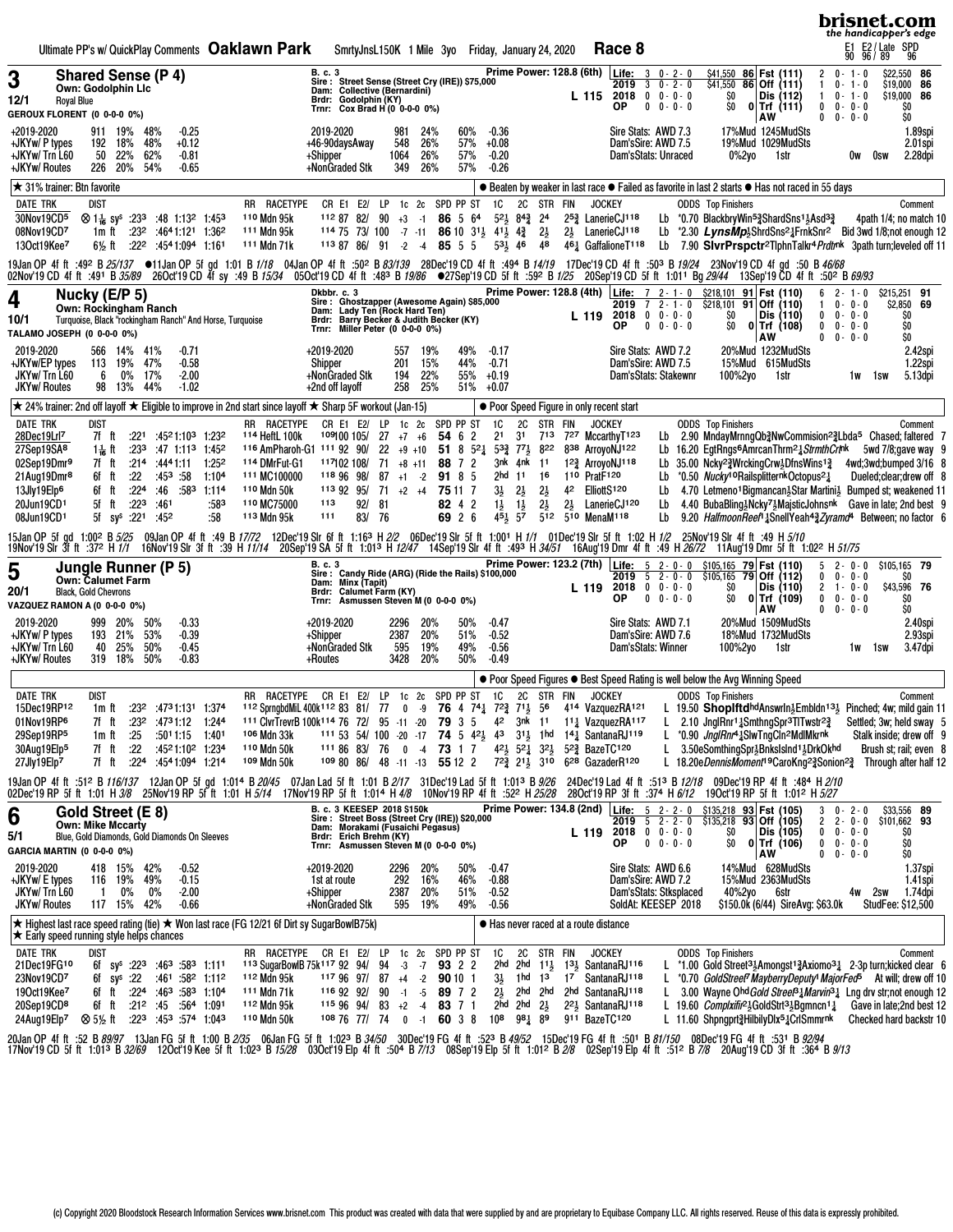|                                                                                                                                                                                                                                                                                                                                                                                                                                                                                                                                                                                                                  |                                                                                                                                                                                                                                                                                                                                                                                                                                                                                                                                                                                                                                                                                                                  | brisnet.com<br>the handicapper's edge                                                                                                                                                                                                                                                                                                                                                                                                                                                                                                                                                                                                             |
|------------------------------------------------------------------------------------------------------------------------------------------------------------------------------------------------------------------------------------------------------------------------------------------------------------------------------------------------------------------------------------------------------------------------------------------------------------------------------------------------------------------------------------------------------------------------------------------------------------------|------------------------------------------------------------------------------------------------------------------------------------------------------------------------------------------------------------------------------------------------------------------------------------------------------------------------------------------------------------------------------------------------------------------------------------------------------------------------------------------------------------------------------------------------------------------------------------------------------------------------------------------------------------------------------------------------------------------|---------------------------------------------------------------------------------------------------------------------------------------------------------------------------------------------------------------------------------------------------------------------------------------------------------------------------------------------------------------------------------------------------------------------------------------------------------------------------------------------------------------------------------------------------------------------------------------------------------------------------------------------------|
| Ultimate PP's w/ QuickPlay Comments Oaklawn Park                                                                                                                                                                                                                                                                                                                                                                                                                                                                                                                                                                 | Race 8<br>SmrtyJnsL150K 1 Mile 3yo Friday, January 24, 2020                                                                                                                                                                                                                                                                                                                                                                                                                                                                                                                                                                                                                                                      | E2 / Late SPD<br>96 / 89 96<br>E1<br>90                                                                                                                                                                                                                                                                                                                                                                                                                                                                                                                                                                                                           |
| <b>Shoplifted (P2)</b><br>Own: Chevenne Stables Lic Grandview Equine &<br>3/1<br>Green, Gold Sash, Green Sleeves<br>GAFFALIONE TYLER (0 0-0-0 0%)                                                                                                                                                                                                                                                                                                                                                                                                                                                                | Prime Power: 136.6 (1st) Life: 5 2-1-0<br>B. c. 3 FTFMAR 2019 \$800k<br>Sire: Into Mischief (Harlan's Holiday) \$175,000<br>$52 - 1 - 0$<br>2019<br>Dam: Shopit (Yes It's True)<br>2018<br>$0 \t 0 - 0 - 0$<br>L 119<br>Brdr: Machmer Hall Carrie Brogden & Craig Brogden (KY)<br>Trnr: Asmussen Steven M (0 0-0-0 0%)<br><b>OP</b><br>$0 \t 0 - 0 - 0$                                                                                                                                                                                                                                                                                                                                                          | \$315,500 93<br>\$385,500 93 Fst (110)<br>$2 - 0 - 0$<br>4<br>$\overline{93}$ Off (110)<br>\$385,500<br>$0 -$<br>\$70,000 87<br>$1 - 0$<br>SO.<br>Dis (109)<br>$1 - 0 - 0$<br>\$240,000 93<br>$\mathbf{1}$<br>SO.<br>$0$ Trf (106)<br>$0 - 0 - 0$<br>\$O<br>$\mathbf 0$<br>AW<br>0<br>$0 - 0 - 0$<br>\$O                                                                                                                                                                                                                                                                                                                                          |
| +2019-2020<br>1303 16%<br>46%<br>$-0.55$<br>JKYw/ P types<br>296<br>13%<br>51%<br>$-0.81$<br>JKYw/Trn L60<br>6 17%<br>50%<br>$-0.40$<br><b>JKYw/ Routes</b><br>302 17%<br>48%<br>$-0.72$                                                                                                                                                                                                                                                                                                                                                                                                                         | +2019-2020<br>2296<br>20%<br>50%<br>Sire Stats: AWD 6.7<br>$-0.47$<br>2387<br>$-0.52$<br>+Shipper<br>20%<br>51%<br>Dam'sSire: AWD 6.4<br>+NonGraded Stk<br>19%<br>49%<br>595<br>$-0.56$<br>Dam'sStats: Winner<br>1430<br>21%<br>55%<br>$-0.53$<br>SoldAt: FTFMAR 2019<br>+Wnr last race                                                                                                                                                                                                                                                                                                                                                                                                                          | 17%Mud 987MudSts<br>2.19spi<br>15%Mud 2825MudSts<br>1.28spi<br>33%2yo<br>3.26dpi<br>5str<br>5w<br>1sw<br>\$800.0k (6/41) SireAvg: \$375.9k<br><b>StudFee: \$45,000</b>                                                                                                                                                                                                                                                                                                                                                                                                                                                                            |
| ★ Highest last race speed rating (tie) ★ Won last race (RP 12/15 8f Dirt ft SprngbdMiL400k)<br>$\star$ Sharp 5F workout (Jan-16)                                                                                                                                                                                                                                                                                                                                                                                                                                                                                 |                                                                                                                                                                                                                                                                                                                                                                                                                                                                                                                                                                                                                                                                                                                  |                                                                                                                                                                                                                                                                                                                                                                                                                                                                                                                                                                                                                                                   |
| <b>DATE TRK</b><br>dist<br>RR RACETYPE CR E1 E2/ LP<br>15Dec19RP12<br>1.374 1m ft .23 <sup>2</sup> .4731:131<br>112 SprngbdMiL 400k <sup>118</sup> 84 81/ 105<br>01Nov19SA9<br>1 <del>1 a</del> ft<br>$:23^2$ :47 1:11 <sup>3</sup> 1:444<br>27Sep19SA <sup>8</sup><br>1 <sup>1</sup> / <sub>16</sub> ft :23 <sup>3</sup> :47 1:11 <sup>3</sup> 1:45 <sup>2</sup><br>116 AmPharoh-G1 116 83 90/<br>02Sep19Sar10<br>7f sy <sup>s</sup> :22 <sup>3</sup> :4541:10 <sup>2</sup> 1:23 <sup>2</sup><br><sup>115</sup> Hopeful-G1<br>113 Mdn 90k<br>27Jly19Sar <sup>4</sup><br>$5\frac{1}{2}$ ft :22<br>:45 :573 1:034 | 1c 2c SPD PP ST<br>1C<br>2C<br><b>JOCKEY</b><br>STR FIN<br>SantanaRJ121<br>93 8 64<br>$62\frac{1}{4}$ $61\frac{1}{2}$<br>$2\frac{1}{2}$<br>$0 - 9$<br>1 hd<br>117 BCJuvnle-G1 115 92 96/ 77 +8 +8<br>86 3 $6^{23}$ 7 <sup>41</sup> / <sub>2</sub><br>$78\frac{1}{2}$<br>714 SantanaRJ122<br>77<br>L<br>79<br>$+9$ +10 84 7 9 <sup>41</sup> / <sub>3</sub><br>981 873 410<br>593 RosarioJ122<br>L<br>45<br>26 <sup>1</sup> / <sub>2</sub> RosarioJ <sup>120</sup><br>L<br>116 84 93/<br>85<br>$67\frac{1}{2}$ $64\frac{3}{4}$<br>$+3$<br>$\mathbf 0$<br>87 1 6<br>3 <sup>4</sup><br>$3^{11}$<br>14 <sup>1</sup> / <sub>3</sub> SantanaRJ <sup>119</sup><br>117 92 97/ 83<br>$+5$ $+6$<br>86 5 1<br>3 <sup>3</sup> | <b>ODDS</b> Top Finishers<br>Comment<br>L 4.30 ShopliftdhdAnswerIn $\frac{1}{2}$ Emboldn <sup>13</sup> Setled 3w; proved best 11<br>23.80 StrmthCrthdAnadOr <sup>31</sup> /WrckngCr <sup>41</sup><br>Saved ground; empty 8<br>6.60 EtRns <sup>6</sup> AmrcanThrm <sup>2</sup> 3 Strmth Crtnk<br>4wd 7/8 & into lane 9<br>2.80 Basin <sup>61</sup> , Shopliftednk Gozilla <sup>2</sup><br>Ins to $1/4$ ; 3w upr; rlly 6<br>L *0.70eShoplifted <sup>41</sup> <sub>2</sub> Kowalski <sup>11</sup> <sub>2</sub> Complexifier <sup>3</sup> 3-4w; hand ride late 9<br>07-27-19 Speed; eased back4-1/2; urged1/2; 3w trn; 4w1/4; chsd duo; went bye; clr |
|                                                                                                                                                                                                                                                                                                                                                                                                                                                                                                                                                                                                                  | 1/02 B 1/4 1.011 B 4/40 09Jan OP 5f ft 1:012 B 4/27 31Dec'19 Hou 5f ft 1:02 B 11/26 24Dec'19 Hou 4f ft :513 B 5/22 09Dec'19 CD 4f ft :502 B 18/25 ●02Dec'19 CD 5f gd 1:002 B 1/4<br>25Nov19 CD 5f ft 1:01 <sup>3</sup> B 72/24 18Nov19 CD 5f ft 1:01 B 9/57 11Nov19 CD 4f ft :51 <sup>3</sup> B 9/79 30Oct19 SA 3f ft :37 <sup>2</sup> H 5//3 23Oct19 SA 5f ft 1:001 H 2/35 20Oct19 SA 5f ft 1:03 H 50/58                                                                                                                                                                                                                                                                                                        |                                                                                                                                                                                                                                                                                                                                                                                                                                                                                                                                                                                                                                                   |
| 8<br>Lynn's Map (E/P $6$ )<br>Own: Hrh Prince Sultan Bin Mishal Al Saud<br>6/1<br>Black, Gray Epaulets, Gray Seam On Sleeves<br>MENA MIGUEL (0 0-0-0 0%)                                                                                                                                                                                                                                                                                                                                                                                                                                                         | Prime Power: 121.4 (9th)   Life: 3 2-0-1<br>Dkbbr. c. 3 OBSAPR 2019 \$285k Pri<br>Sire : Liam's Map (Unbridled's Song) \$35,000<br>Dam: Puxa Saco (Dehere)<br>2019<br>$32 - 0 - 1$<br>2018<br>$0 \t 0 - 0 - 0$<br>L 117<br>Brdr: Alastar Thoroughbred Company LLC (KY)<br>ΟP<br>$0 \t 0 - 0 - 0$<br>Trnr: Casse Mark E ( $\bar{0}$ 0-0-0 0%)                                                                                                                                                                                                                                                                                                                                                                     | \$63.912 86<br>\$91,512 88 Fst (113)<br>2<br>$1 - 0 - 1$<br>$$91,512$ 88 Off (115?)<br>\$27,600 88<br>$1 - 0 - 0$<br>-1<br>SO.<br>Dis (115)<br>$1 \t1 - 0 - 0$<br>\$54,412 86<br>SO.<br>$0$ Trf (116?)<br>\$O<br>$\bf{0}$<br>$0 - 0 - 0$<br>\$O<br>AW<br>$0 \t 0 \t 0 \t 0$                                                                                                                                                                                                                                                                                                                                                                       |
| 2019-2020<br>33%<br>$-0.62$<br>1055 11%<br>JKYw/EP types<br>309 12%<br>35%<br>$-0.66$<br>20%<br>+JKYw/ Trn L60<br>5<br>20%<br>$+0.44$<br><b>JKYw/ Routes</b><br>299 14%<br>35%<br>$-0.26$                                                                                                                                                                                                                                                                                                                                                                                                                        | 2019-2020<br>17%<br>45%<br>$-0.35$<br>Sire Stats: AWD 7.1<br>1250<br>1229<br>17%<br>42%<br>$-0.44$<br>Dam'sSire: AWD 6.8<br>Shipper<br><b>NonGraded Stk</b><br>15%<br>44%<br>629<br>$-0.78$<br>Dam'sStats: Stakewnr<br>832<br>19%<br>45%<br>$-0.38$<br>SoldAt: OBSAPR 2019<br>+Wnr last race                                                                                                                                                                                                                                                                                                                                                                                                                     | 38%Mud<br>3.34spi<br>13MudSts<br>13%Mud 2455MudSts<br>1.89spi<br>67%2yo<br>2.19dpi<br>8str<br>7w 1sw<br>StudFee: \$25,000<br>\$285.0k (4/22) SireAvg: \$160.6k                                                                                                                                                                                                                                                                                                                                                                                                                                                                                    |
| ★ Won last race (FG 12/21 8.32f Dirt sy OC50000n1x) ★ Sharp 4F workout (Jan-19)                                                                                                                                                                                                                                                                                                                                                                                                                                                                                                                                  | $\bullet$ Moves up in class from last start                                                                                                                                                                                                                                                                                                                                                                                                                                                                                                                                                                                                                                                                      |                                                                                                                                                                                                                                                                                                                                                                                                                                                                                                                                                                                                                                                   |
| <b>DATE TRK</b><br>RR RACETYPE<br>dist<br>21Dec19FG13<br>170 sy <sup>s</sup> :253 :494 1:151 1:45<br>1m ft :23 <sup>2</sup> :4641:121 1:36 <sup>2</sup><br>111 Mdn 95k<br>08Nov19CD7<br>110 Mdn 95k<br>29Sep19CD <sup>8</sup><br>7f ft<br>$:22^3$ $:45^41:10^2$ 1:23                                                                                                                                                                                                                                                                                                                                             | SPD PP ST<br>CR E1 E2/ LP<br>1c <sub>2c</sub><br><b>1C</b><br><b>2C</b><br>STR FIN<br><b>JOCKEY</b><br>1hd LanerieCJ119<br>113 OC50k/n1x-N 116 67 70/ 106 -16 -15<br><b>88</b> 7 $42\frac{1}{2}$<br>$31\frac{1}{2}$ $31\frac{1}{2}$ $32$<br>1hd 2hd<br>GaffalioneT118<br>$1157875/100 - 7 - 118632$<br>$1\frac{1}{2}$<br>$1\frac{1}{2}$<br>$63\frac{1}{4}$ 53<br>112 84 84/<br>- 88<br>$-7$<br>83 4 8<br>$43\frac{1}{2}$<br>3 <sup>4</sup><br>BeschizzaA118<br>$-3$                                                                                                                                                                                                                                              | <b>ODDS</b> Top Finishers<br>Comment<br>L 3.00 LynsMaphdMrMnmy <sup>2</sup> Excsion <sup>3</sup><br>Forced out brk;3-4path 7<br>L 3.30 LynsMp <sup>3</sup> ShardSns <sup>2</sup> <sup>1</sup> FrankSnr <sup>2</sup> Long drv str;prevailed 12<br>L 20.40 Nckrlsland <sup>1</sup> 1Bnkslslnd <sup>23</sup> LynsMap <sup>3</sup> Altered out; flattened 12                                                                                                                                                                                                                                                                                          |
|                                                                                                                                                                                                                                                                                                                                                                                                                                                                                                                                                                                                                  | 19Jan FG 4f ft :48ª B <i>10/57</i> 10Jan FG 4f ft :514 B <i>73/83</i> 05Jan FG 4f ft :48ª B <i>8/161</i> 13Dec'19 FG 4f ft :49ª B <i>14/58</i> 07Dec'19 FG 4f ft :48ª B <i>15/92</i> 02Nov'19 CD 4f ft :50 B <i>60/89</i><br>260cf19CD 4f ft :50º B <i>81/103</i> 18Ocf19CD 5f ft :59º B <i>2/65</i> 11Ocf19CD 4f ft :49º B <i>42/80</i> 20Sep'19CD 4f ft :50º B <i>47/64</i> 14Sep'19CD 5f ft 1:01° Bg 7/29 06Sep'19CD 4f ft :48º B <i>9/81</i>                                                                                                                                                                                                                                                                 |                                                                                                                                                                                                                                                                                                                                                                                                                                                                                                                                                                                                                                                   |
| Three Technique (P 6)<br>9<br>Own: August Dawn Farm<br>9/2<br>Pale Yellow, Hunter Green Hoop, Green Cap<br>ORTIZ, JR. IRAD (0 0-0-0 0%)                                                                                                                                                                                                                                                                                                                                                                                                                                                                          | Prime Power: 130.7 (3rd) Life: 4 2-2-0 \$124,750 94 Fst (103)<br>Dkbbr. c. 3 FTKJUL 2018 \$180k<br>Sire: Mr Speaker (Pulpit) \$10,000<br>Dam: Nite in Rome (Harlan's Holiday)<br>2019<br>$4$ 2 - 2 - 0<br>2018<br>$0 \t 0 - 0 - 0$<br>L 119<br>Brdr: Omega Farm LLC & Bally Breeders (KY)<br>$0 \t 0 - 0 - 0$<br>ОP<br>Trnr: Englehart Jeremiah C (0 0-0-0 0%)                                                                                                                                                                                                                                                                                                                                                   | \$83,500 94<br>3<br>$1 - 2 - 0$<br>\$124,750<br>94 Off (101?)<br>$1 - 0 - 0$<br>\$41,250<br>-81<br>-1<br>\$O<br>\$O<br>Dis (110?)<br>$0 - 0 - 0$<br>0<br>\$O<br>SO.<br>$0$ Trf (105?)<br>$\bf{0}$<br>$0 - 0 - 0$<br>AW<br>\$O<br>$\mathbf{0}$<br>$0 - 0 - 0$                                                                                                                                                                                                                                                                                                                                                                                      |
| +2019-2020<br>1635 21%<br>56%<br>$-0.48$<br>+JKYw/ P types<br>346 21%<br>59%<br>$-0.32$<br>JKYw/Trn L60<br>0%<br>0%<br>$-2.00$<br>3<br>301 18%<br>53%<br>-0.51<br>+JKYw/ Routes                                                                                                                                                                                                                                                                                                                                                                                                                                  | 22%<br>$-0.32$<br>2019-2020<br>674<br>50%<br>Sire Stats: AWD 6.1<br>+46-90daysAway<br>450<br>21%<br>49%<br>$-0.26$<br>Dam'sSire: AWD 7.1<br>12%<br>38%<br>$-0.73$<br>1st at route<br>Dam'sStats: Stksplaced<br>110<br>26%<br>488<br>57%<br>$-0.52$<br>SoldAt: FTKJUL 2018<br>+Shipper                                                                                                                                                                                                                                                                                                                                                                                                                            | 13%Mud 16MudSts<br>0.88spi<br>14%Mud 1934MudSts<br>1.61spi<br>25%2yo<br>2.30dpi<br>6str<br>5w 1sw<br>StudFee: \$10,000<br>\$180.0k (1/42) SireAvg: \$31.0k                                                                                                                                                                                                                                                                                                                                                                                                                                                                                        |
| $\star$ 26% trainer: Shipper $\star$ Won last race (AQU 11/20 7f Dirt gd OC80000n1x)<br>★ Best Dirt speed is close to the Avg Winning Speed ★ Sharp 4F workout (Jan-17)                                                                                                                                                                                                                                                                                                                                                                                                                                          | • Moves up in class from last start • Has not raced for more than 2 months<br>$\bullet$ Has never raced at a route distance                                                                                                                                                                                                                                                                                                                                                                                                                                                                                                                                                                                      |                                                                                                                                                                                                                                                                                                                                                                                                                                                                                                                                                                                                                                                   |
| <b>DATE TRK</b><br>RR RACETYPE<br>dist<br>20Nov19Aqu <sup>3</sup><br>114 OC80k/n1x-N 117 85<br>1:25 <sup>3</sup> 1:12 1:253 7f gd<br>31Aug19Sar7<br>113 Mdn 90k<br>$:22^4:46$ 1:10 <sup>2</sup> 1:224<br>7f ft<br>21Jly19Sar <sup>8</sup><br>:221<br>:451 :572 1:093<br>113 Mdn 90k<br>6f ft<br>14Jun19Bel <sup>5</sup><br>5f ft<br>:231<br>:571<br>113 Mdn 80k<br>-:46                                                                                                                                                                                                                                          | LP<br>SPD PP ST<br>1C<br>2C<br>STR FIN<br>CR E1 E2/<br>1c <sub>2c</sub><br><b>JOCKEY</b><br>83/<br>87<br>43<br>$42\frac{1}{2}$ 13<br>$14\frac{1}{2}$ OrtizlJ122<br>$-1 - 5$<br>81 3 4<br>$73\frac{1}{4}$ 85<br>118 88 85/101<br>$-1 -6$<br>93 2 6<br>511 151 OrtizJL119<br>118 93 97/ 92<br>94 2 8<br>42<br>31} 21} 211 OrtizJL119<br>43<br>2 <sup>2</sup><br>211 OrtizJL118<br>115<br>79/103<br>92 4 3<br>42                                                                                                                                                                                                                                                                                                    | <b>ODDS</b> Top Finishers<br>Comment<br>L *0.15 TrTcnq4}HShKssnoPlrBrPt23<br>4w5/16;ask3/16-fin70yd 5<br>L *1.00 ThrTchniq <sup>5</sup> AlsMsbhvng 2 Norlslnghd 6w uppr; good finish 9<br>L *1.75 Bsn <sup>1</sup> 1 Thr Tchniq <sup>6</sup> 3 Lcky Crlin <sup>3</sup> <sup>2</sup><br>Ins;traffic1/4;2d best 10<br>L *0.85 TkChrg1, ThrTchniq3, YnkEpr <sup>11</sup> $\frac{3}{4}$ Near insturn; 3w upper 4                                                                                                                                                                                                                                      |

17Jan OP 4fft :484°B1*5/87* 11Jan OP 4fgd :482°B*4/22* 04Jan OP 4fft :502°B*83/139* 27Dec'19OP 3fft :373°B7/1*5* ●10Nov'19Aqu 4fft :492°B1/17 02Nov'19Aqu 4fft :50°B*19/23*<br>26Oct19Aqu 4fft :473°B*2/18* 28Sep'19Sartr.t4fft